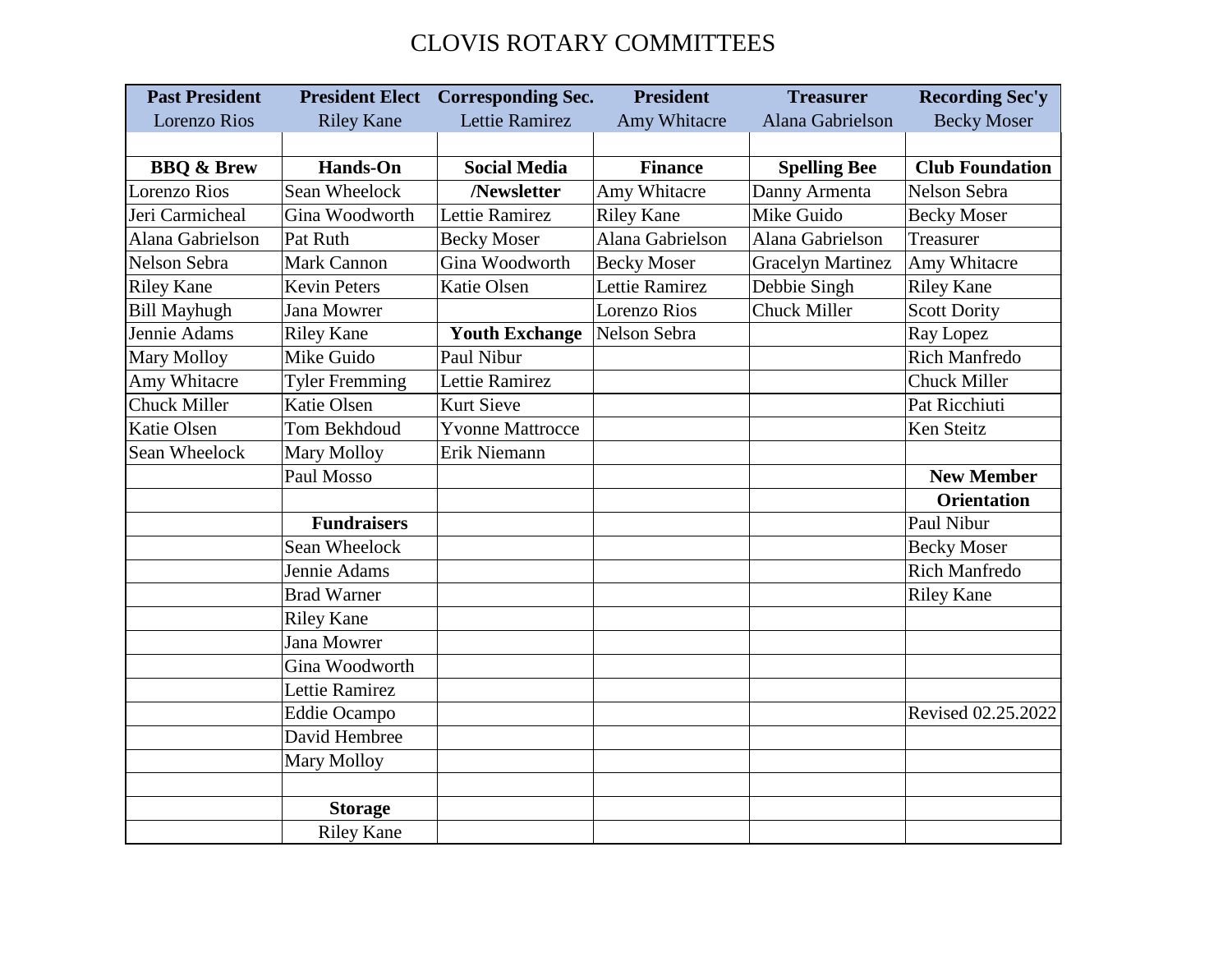## CLOVIS ROTARY COMMITTEES

| <b>Director</b>                     | <b>Director</b>    | <b>Director</b>                    | <b>Director</b>         | <b>Director</b>             | <b>Director/PN</b>     | <b>Director</b>         |
|-------------------------------------|--------------------|------------------------------------|-------------------------|-----------------------------|------------------------|-------------------------|
| <b>Bill Mayhugh</b>                 | Nelson Sebra       | <b>Tyler Fremming</b>              | <b>Katie Olsen</b>      | Jeri Carmicheal             | <b>Kurt Sieve</b>      | Danny Armenta           |
|                                     |                    |                                    |                         |                             |                        |                         |
| <b>Speakers</b>                     | Website            | <b>Community College</b>           | <b>Club Grants</b>      | <b>Caring</b>               | <b>Christmas Party</b> | Dist. Conf./CTA         |
| <b>Bill Mayhugh</b>                 | Nelson Sebra       | <b>Roger Oraze</b>                 | <b>Katie Olsen</b>      | Gary Warner                 | <b>Kurt Sieve</b>      | <b>Riley Kane</b>       |
| Carolyn Dickson                     |                    | Lettie Ramirez                     | Ken Church              | Carolyn Dickson             | Meggin Boranian        | <b>Eddie Ocampo</b>     |
| David Hembree                       | <b>Membership</b>  | Ken Steitz                         | Tom Ryan                | Jennie Adams                | Tom Bekhdoud           | Lorenzo Rios            |
| Lettie Ramirez                      | <b>Riley Kane</b>  |                                    | Linda Coleman           | <b>Bob Bergstrom</b>        | Judy Bekhdoud          |                         |
| Jana Mowrer                         | <b>Jana Mowrer</b> | <b>Xmas Food Baskets Ray Lopez</b> |                         | <b>Becky Moser</b>          | Lettie Ramirez         | <b>Dictionaries</b>     |
| Moon-Ja Yunouye                     | Lorenzo Rios       | Sean Wheelock                      |                         | Watana Heang                | Jana Mowrer            | Danny Armenta           |
| <b>Tyler Fremming</b>               | <b>Brad Warner</b> | <b>Bob Althoff</b>                 | <b>Military Support</b> |                             | Katie Bewarder         | Jim Johnson             |
| <b>Tiffany Apodaca</b>              | Katie Bewarder     | Pat Ricchiuti                      | Paul Nibur              | Xmas Stockings Scott Dority |                        | Ken Church              |
|                                     | Watana Heang       | Paul Nibur                         | Tom Wright              | Tommy Warner                | Ken Church             | Linda Coleman           |
| <b>Reading Program</b> Erik Niemann |                    | <b>Jesse Ruelas</b>                | <b>Lorenzo Rios</b>     | Gary Warner                 |                        | <b>Bob Althoff</b>      |
| <b>Bob Althoff</b>                  |                    | Eddie Ocampo                       | Pat Ruth                | <b>Larry Dickson</b>        | Policies/Procedures    | <b>Yvonne Mattrocce</b> |
| Ken Church                          |                    | <b>Brad Warner</b>                 | Paul Klepac             | <b>Bob Bergstrom</b>        | <b>Becky Moser</b>     | Klare Yavasile          |
|                                     |                    | Paul Mosso                         | <b>Bruce Berger</b>     | <b>Tiffany Apodaca</b>      | Meggin Boranian        | Ruben Mejia             |
|                                     |                    | <b>Steven Bruce</b>                |                         |                             | Paul Nibur             | <b>Jim Petz</b>         |
|                                     |                    |                                    |                         |                             |                        | Mike Guido              |
|                                     |                    |                                    |                         |                             |                        | Terri Kershaw           |
|                                     |                    |                                    |                         |                             |                        | <b>Tom Valentino</b>    |
|                                     |                    |                                    |                         |                             |                        | Jeri Carmicheal         |
|                                     |                    |                                    |                         |                             |                        |                         |
|                                     |                    |                                    |                         |                             |                        |                         |
|                                     |                    |                                    |                         |                             |                        |                         |
|                                     |                    |                                    |                         |                             |                        |                         |
|                                     |                    |                                    |                         |                             |                        |                         |
|                                     |                    |                                    |                         |                             |                        |                         |
|                                     |                    |                                    |                         |                             |                        |                         |
|                                     |                    |                                    |                         |                             |                        |                         |
|                                     |                    |                                    |                         |                             |                        |                         |
|                                     |                    |                                    |                         |                             |                        |                         |